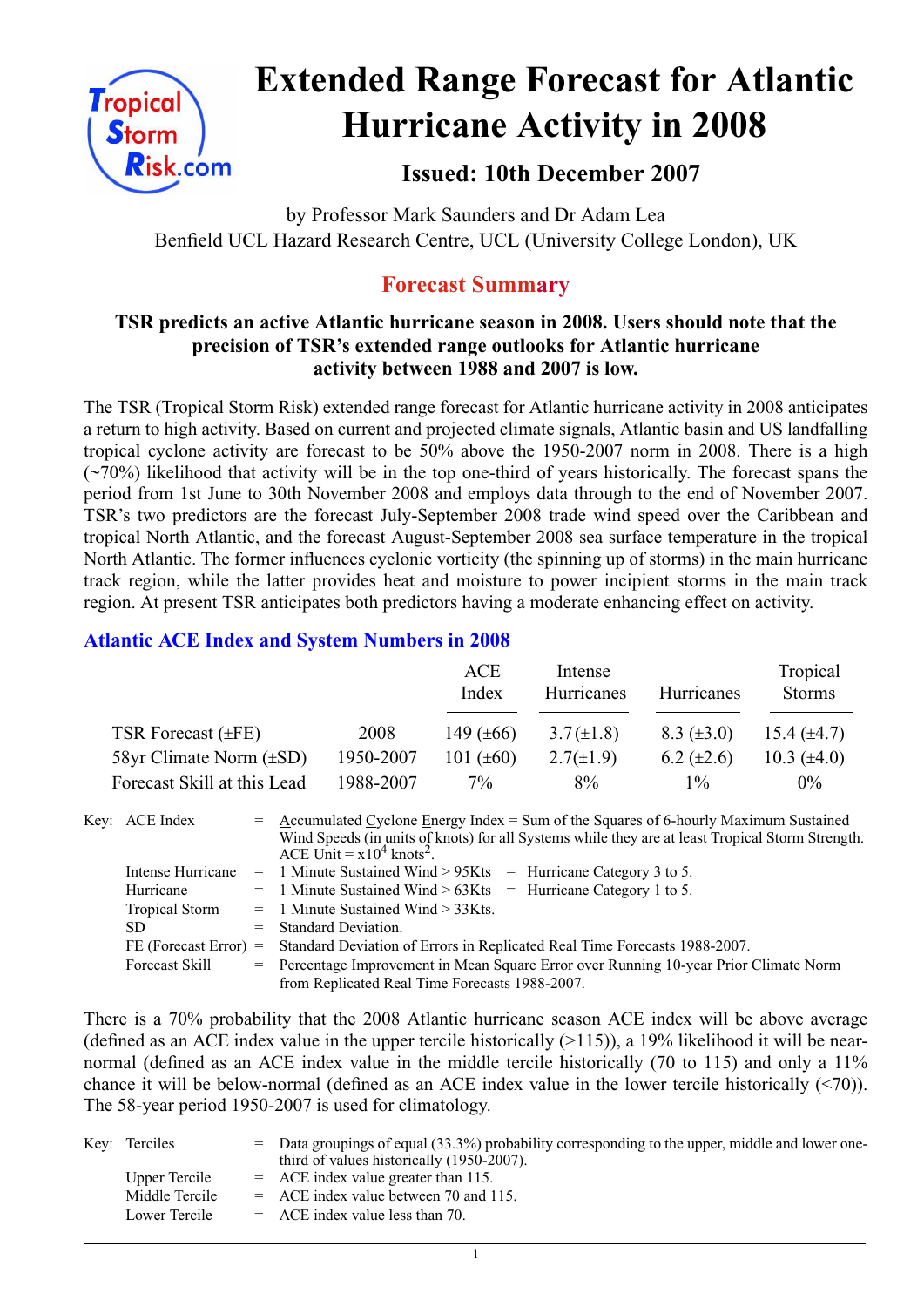#### **ACE Index & Numbers Forming in the MDR, Caribbean Sea and Gulf of Mexico in 2008**

|                              |           | ACE<br>Index   | Intense<br>Hurricanes | Hurricanes      | Tropical<br><b>Storms</b> |
|------------------------------|-----------|----------------|-----------------------|-----------------|---------------------------|
| TSR Forecast $(\pm FE)$      | 2008      | 122 $(\pm 62)$ | $3.4(\pm 1.7)$        | 6.1 $(\pm 2.6)$ | 10.6 $(\pm 4.0)$          |
| 58yr Climate Norm $(\pm SD)$ | 1950-2007 | 78 $(\pm 59)$  | $2.3 (\pm 1.8)$       | 4.3 $(\pm 2.5)$ | 7.1 $(\pm 3.3)$           |
| Forecast Skill at this Lead  | 1988-2007 | $12\%$         | 15%                   | 13%             | $5\%$                     |

The Atlantic hurricane Main Development Region (MDR) is the region  $10^{\circ}$ N -  $20^{\circ}$ N,  $20^{\circ}$ W -  $60^{\circ}$ W between the Cape Verde Islands and the Caribbean Lesser Antilles. A storm is defined as having formed within this region if it reached at least tropical depression status while in the area.

There is a 70% probability that in 2008 the MDR, Caribbean Sea and Gulf of Mexico ACE index will be above average (defined as an ACE index value in the upper tercile historically (>91)), a 21% likelihood it will be near-normal (defined as an ACE index value in the middle tercile historically (41 to 91) and only a 9% chance it will be below-normal (defined as an ACE index value in the lower tercile historically (<41)). The 58-year period 1950-2007 is used for climatology.

#### **USA Landfalling ACE Index and Numbers in 2008**

|                              |           | ACE<br>Index    | Hurricanes        | Tropical<br><b>Storms</b> |
|------------------------------|-----------|-----------------|-------------------|---------------------------|
| TSR Forecast $(\pm FE)$      | 2008      | 3.1 $(\pm 1.3)$ | $1.8 (\pm 1.0)$   | 4.1 $(\pm 1.4)$           |
| 58yr Climate Norm $(\pm SD)$ | 1950-2007 | 2.4 $(\pm 2.2)$ | $1.5 \ (\pm 1.3)$ | 3.1 $(\pm 2.0)$           |
| Forecast Skill at this Lead  | 1988-2007 | 32%             | 25%               | 8%                        |

| Key: ACE Index           | $=$ Accumulated Cyclone Energy Index $=$ Sum of the Squares of hourly Maximum     |
|--------------------------|-----------------------------------------------------------------------------------|
|                          | Sustained Wind Speeds (in units of knots) for all Systems while they are at least |
|                          | Tropical Storm Strength and over the USA Mainland (reduced by a factor of 6).     |
|                          | ACE Unit = $x10^4$ knots <sup>2</sup> .                                           |
| Landfall Strike Category | = Maximum 1 Minute Sustained Wind of Storm Directly Striking Land.                |
| USA Mainland             | $=$ Brownsville (Texas) to Maine.                                                 |

USA landfalling intense hurricanes are not forecast since we have no skill at any lead.

There is a 65% probability that in 2008 the USA landfalling ACE index will be above average (defined as a USA ACE index value in the upper tercile historically (>2.55)), a 28% likelihood it will be near-normal (defined as a USA ACE index value in the middle tercile historically (1.14 to 2.55) and only a 7% chance it will be below-normal (defined as a USA ACE index value in the lower tercile historically (<1.14)). The 58-year period 1950-2007 is used for climatology.

# **Caribbean Lesser Antilles Landfalling Numbers in 2008**

|                              |                                                                                     | ACE<br>Index                                                                                                                                                                                                                          | Intense<br>Hurricanes | Hurricanes        | Tropical<br><b>Storms</b> |
|------------------------------|-------------------------------------------------------------------------------------|---------------------------------------------------------------------------------------------------------------------------------------------------------------------------------------------------------------------------------------|-----------------------|-------------------|---------------------------|
| TSR Forecast $(\pm FE)$      | 2008                                                                                | 2.2 $(\pm 2.4)$                                                                                                                                                                                                                       | $0.4~(\pm 0.4)$       | $0.7 (\pm 0.6)$   | $1.6 (\pm 1.0)$           |
| 58yr Climate Norm $(\pm SD)$ | 1950-2007                                                                           | 1.4 $(\pm 2.0)$                                                                                                                                                                                                                       | $0.2 \ (\pm 0.5)$     | $0.5 \ (\pm 0.7)$ | 1.1 $(\pm 1.0)$           |
| Forecast Skill at this Lead  | 1988-2007                                                                           | $0\%$                                                                                                                                                                                                                                 | $2\%$                 | 15%               | $0\%$                     |
| Key: ACE Index               | $=$ $\Delta$ ccumulated Cyclone Energy Index = Sum of the Squares of hourly Maximum | Sustained Wind Speeds (in units of knots) for all Systems while they are at least<br>Tropical Storm Strength and within the boxed region (10°N-18°N,60°W-63°W)<br>(reduced by a factor of 6). ACE Unit = $x10^4$ knots <sup>2</sup> . |                       |                   |                           |

| Landfall Strike Category | = Maximum 1 Minute Sustained Wind of Storm Directly Striking Land. |
|--------------------------|--------------------------------------------------------------------|
| Lesser Antilles          | = Island Arc from Anguilla to Trinidad Inclusive.                  |